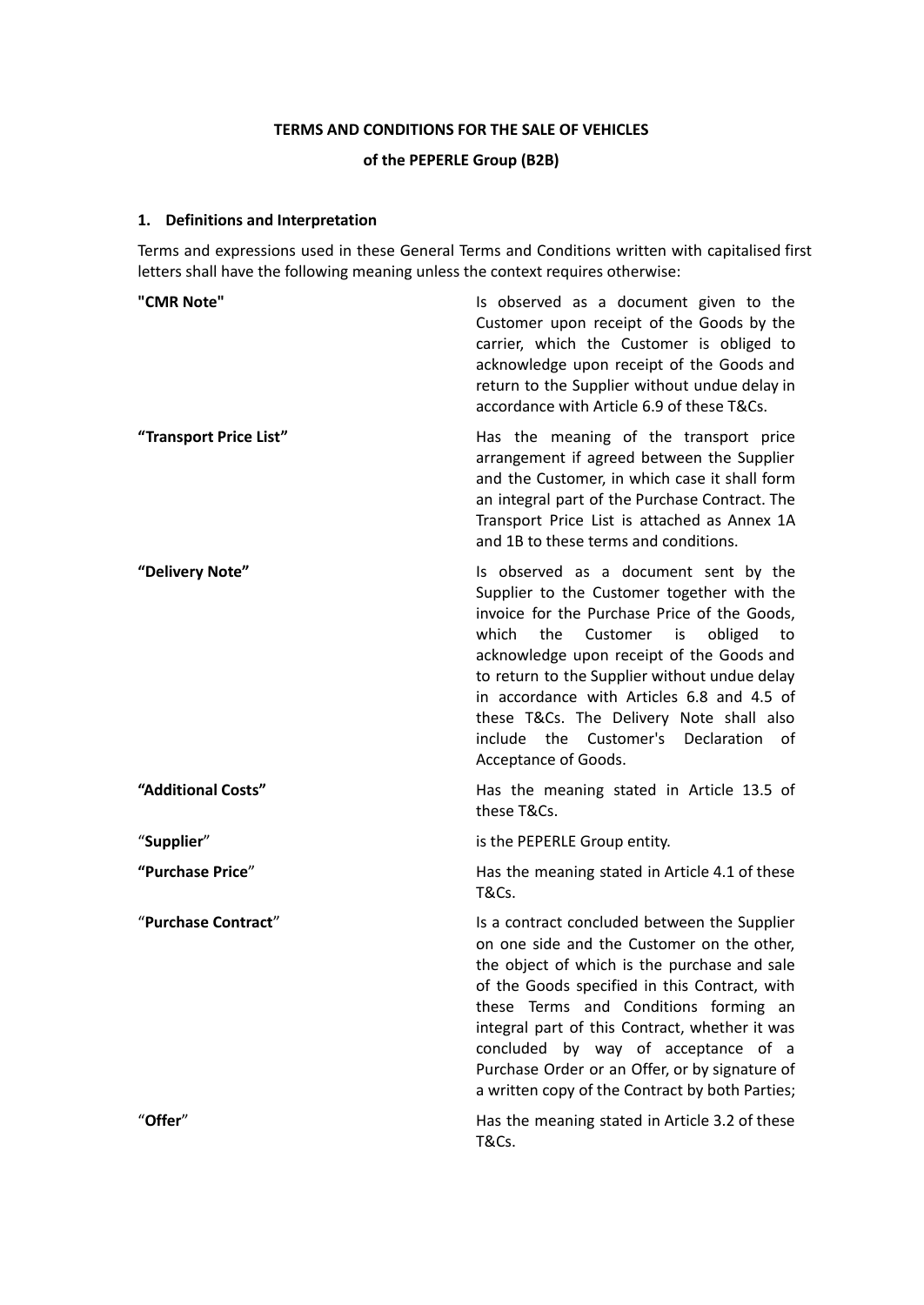"**New car**"

**"Nearly New car"**

"**Place of Delivery**" In accordance with Article 6.2 of these T&Cs means the place agreed in the Purchase Contract as a designated place where the Goods will be delivered to by the Supplier and where the Customer will take delivery of the Goods or arrange for the Goods to be taken over from that place at its own expense. The Place of Delivery is always specified in the Offer or Order and their acceptances.

> Is observed as a **newly manufactured** motorised land vehicle, which has not yet been operated on the road, with a cylinder capacity greater than 48  $cm<sup>3</sup>$  or a power greater than 7.2 kW, if it has been delivered **within 1 month** of the date of first entry into service or has covered **less than 60 km.** For the purposes of the definition of New vehicle, the date of first entry into service for land motor vehicles means the date on which the vehicle was registered for use in the state of the manufacturer or the date on which the obligation to register the vehicle in the state of the manufacturer arose, whichever is earlier. If there is no obligation to register the vehicle in the state of the manufacturer, the date of first entry into service shall be the date on which the vehicle was removed by the customer or the date of delivery to the customer or the date on which the customer was able to dispose of the vehicle, whichever is earlier.

> Is observed as a **new** motorised land vehicle which has not yet been operated on the road but **has been in storage for a certain period of time** , with a cylinder capacity greater than 48  $cm<sup>3</sup>$  or a power greater than 7.2 kW, which has been delivered **after 3 or 6 months** from the date of first entry into service or has covered **less than 60 km**. For the purposes of the definition of a Nearly New Vehicle, the date of first entry into service for land motor vehicles means the date on which the vehicle was registered for use in the state of manufacturer or the date on which the obligation to register the vehicle in the state of manufacturer became effective, whichever is earlier.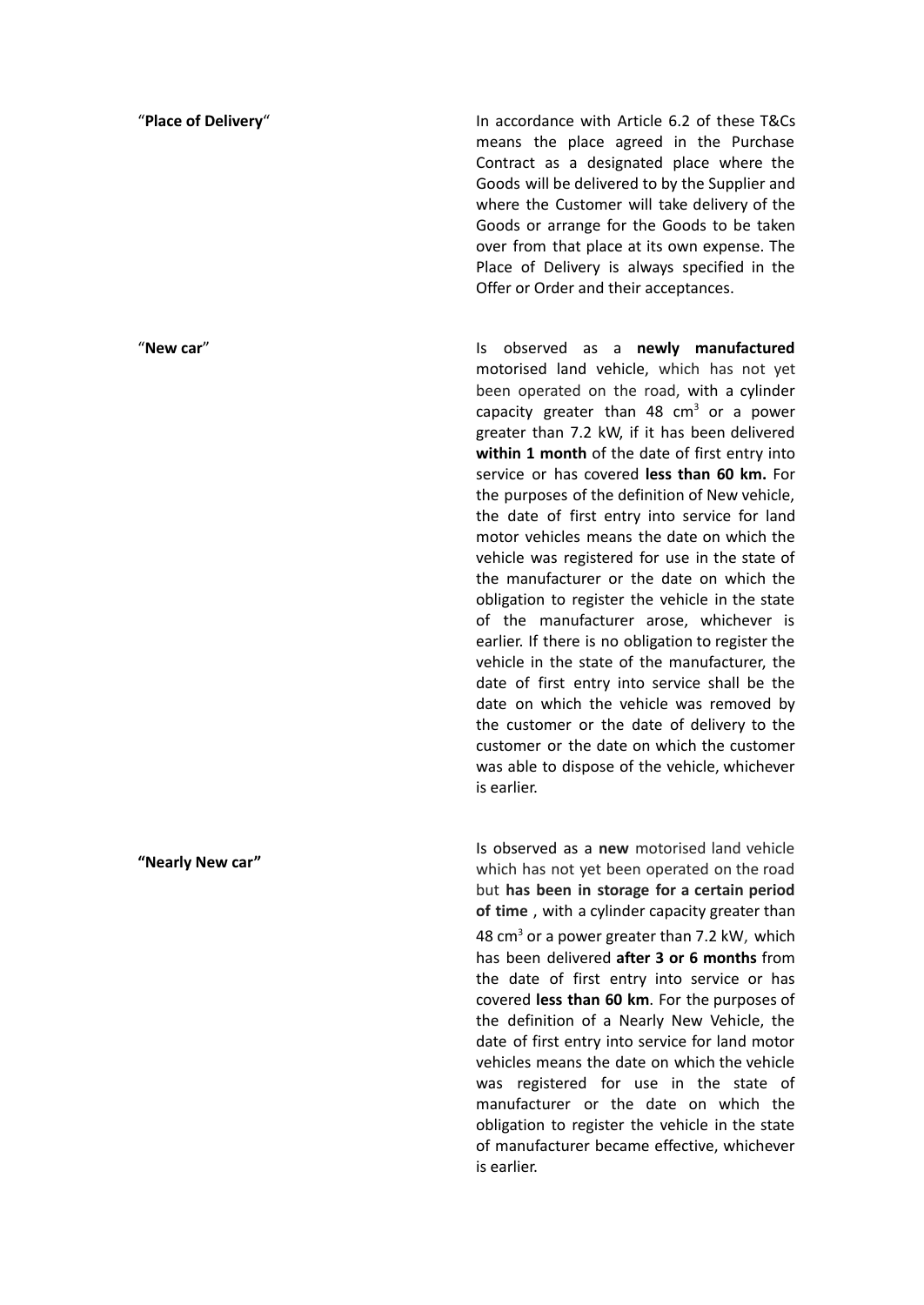#### **"One-year-old car**"

**"Used car"**

Is observed as a **used** motor road vehicle, with a cylinder capacity greater than 48  $\text{cm}^3$ or a power greater than 7.2 kW, which was delivered **after 6 up to a maximum of 24 months** from the date of first entry into service or has **less than 20.000 km**, which has been registered for proper operation in the country of the manufacturer or dealer and which has already been operated on the road, for example, as a test, demonstration or reference vehicle, and which is delivered as used, with a limited manufacturer's warranty, with the age of the vehicle indicated, with the number of kilometres driven, with an appropriate level of wear and tear for which the supplier is not responsible and does not provide any compensation or refund.

Is observed as a **used** motor road vehicle, with a cylinder capacity greater than 48  $cm<sup>3</sup>$ or a power greater than 7.2 kW, which has been delivered **after 24 up to a maximum of 48 months** from the date of first entry into service or has **less than 90.000 km**, which has been registered for proper operation in the state of the manufacturer or dealer and which has been operated in the normal manner on the road, and which is delivered as used, with or without a limited manufacturer's warranty, with the age of the vehicle, the number of kilometres covered, the corresponding level of wear and tear for which the supplier is not responsible and does not provide any refund or compensation.

**"Customer"** Is observed as an entrepreneur or legal entity who concludes a Purchase Contract with the Supplier as a purchaser;

**"Purchase Order**" Has the meaning stated in Article 3.2 of these T&Cs.

**"Civil Code"** Is observed as Act No. 89/2012 Coll., the Civil Code, as amended;

**"Payment of the Purchase Price"** Has the meaning specified in Article 4.2. – 4.5. of these T&Cs

**"PEPERLE Group"** comprises especially the following companies:

**PEPERLE s.r.o.**, with its registered office at Bartolomějská 291/11, Nové Město, 110 00 Prague 1, ID No. 475 46 018, entered in the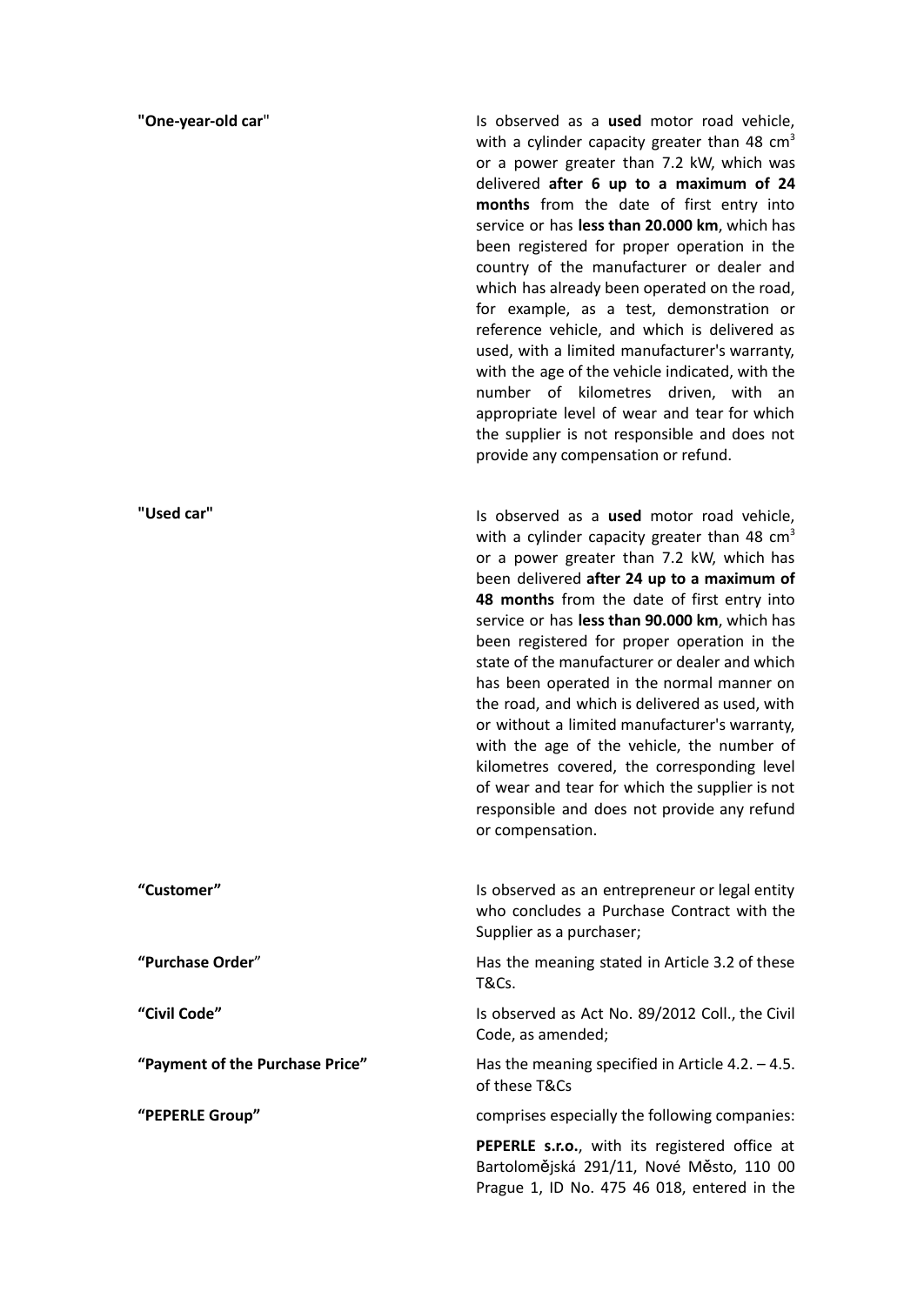|                 | Commercial Register maintained by the<br>Municipal Court in Prague, Section C, File<br>Ref. 19164                                                                                                                                                                           |
|-----------------|-----------------------------------------------------------------------------------------------------------------------------------------------------------------------------------------------------------------------------------------------------------------------------|
|                 | <b>PEPERLE AUTO s.r.o.</b> , with its registered office<br>at Bartolomějská 291/11, Nové Město, 110 00<br>Prague 1, ID No. 056 15 160, entered in the<br>Commercial Register maintained by the<br>Municipal Court in Prague, Section C, File<br>Ref. 267400                 |
|                 | PEPERLE MOBILE s.r.o., with its registered<br>office at Bartolomějská 291/11, Staré Město,<br>110 00 Prague 1, Czech Republic, ID No.: 094<br>59 081, registered in the Commercial Register<br>maintained at the Municipal Court in Prague,<br>Section C, File ref. 336034, |
| "Parties"       | Are observed as being the Supplier and the<br>Customer.                                                                                                                                                                                                                     |
| "Force Majeure" | Has the meaning stated in Article 12.1 of<br>these T&Cs.                                                                                                                                                                                                                    |
| "Goods"         | Are observed as being New car Nearly New<br>car or One-year-old car and Used car from the<br>Czech Republic or another EU country.                                                                                                                                          |

#### **2. Introductory Provisions**

- 2.1. For all relations between the Supplier and the Customer arising from or in connection with an Offer, Purchase Order or direct conclusion of a Purchase Contract, these Terms and Conditions, which form an integral part of the Purchase Contract (hereinafter referred to as the "T&Cs", will apply.
- 2.2. The Supplier is entitled to use a third party for performance under the Purchase Contract, in which case these T&Cs still continue to apply.
- 2.3. The Parties hereby expressly exclude the application of the Customer's terms and conditions.
- 2.4. Any divergent arrangements under the Purchase Contract shall prevail over the provisions of these T&Cs.
- 2.5. Delivery according to these Terms and Conditions means delivery via postal licence holder, telefax, online form or via electronic mail (even without a guaranteed electronic signature) or delivery to a data box, or also personal delivery, to the postal or electronic addresses provided by the Parties for these purposes. This agreed method of delivery also applies to commercial documents, including tax documents.
- 2.6. In these T&Cs, in writing means a letter, e-mail, fax or online forms that do not require a handwritten signature, unless otherwise stated in these T&Cs.

### **3. Conclusion of the Purchase Contract**

3.1. The Customer may place a Purchase Order and the Supplier may accept it, as may the Customer accept the Supplier's Offer.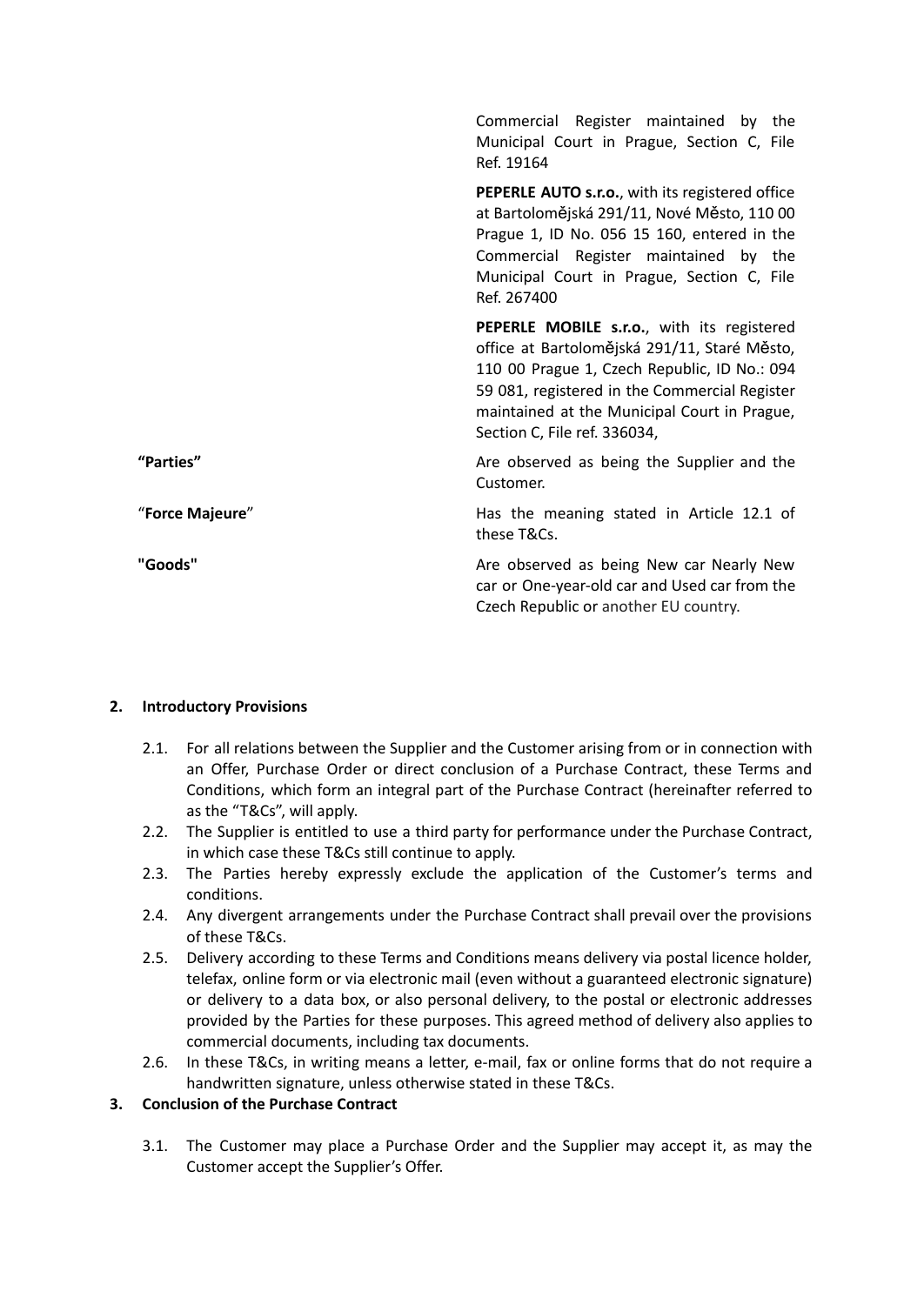- 3.2. A proposal for the conclusion of the Purchase Contract is a written order of the Customer, in the form of an order form, signed by the Customer, delivered by the Customer to the Supplier (hereinafter referred to as the "**Purchase Order**") or a written offer of the Supplier, signed by the Supplier, delivered to the Customer, as well as presentation of the Goods by the Supplier (hereinafter referred to as "**Offer**"). The conditions specified in the Purchase Order or the Supplier's Offer do not automatically apply to future transactions.
- 3.3. The Customer is bound by its Purchase Order until the expiry of the deadline for acceptance specified in the Purchase Order, but at least for 10 working days from the date of delivery of the Purchase Order. The Supplier is bound by its Offer if it has been executed in writing, it contains the Supplier's signature and if the Offer contains a time limit for acceptance by the Customer.
- 3.4. By accepting the Order, as well as by accepting the Offer, the Customer accepts these T&Cs as part of the Purchase Contract.
- 3.5. In the event that Purchase Orders and Offers are duly executed pursuant to Article 3.2 of these T&Cs, the Purchase Contract is concluded at the moment when the Customer receives the Supplier's acceptance of the Purchase Order or at the moment when the Supplier receives the acceptance of the Offer by the Customer, and these acceptances require signing of the Offer or the Order by the acting Party. This does not preclude the conclusion of the Purchase Contract by the Parties signing its written copy.
- 3.6. Acceptance of Purchase Offers or Orders with a derogation, even if it is a derogation that does not substantially change the content of the original terms of the Contract, is deemed to be a rejection of the original Purchase Order or Offer and will be considered a new Order or Offer, i.e., a new offer for the conclusion of the Purchase Contract.
- 3.7. In the event that the Supplier does not receive written acceptance or rejection of its Offer from the Customer within 10 working days of its delivery to the Customer, the Supplier has the right to withdraw this Offer.
- 3.8. Furthermore, the Supplier has the right to withdraw its Offer within the time limit for its acceptance in accordance with Article 3.3 of the T&Cs and in the event that the Customer comes into conflict with the representations pursuant to Article 14.1 hereof.

#### **4. Purchase Price and Payment Terms**

- 4.1. Unless otherwise agreed in writing in the Purchase Contract, the Purchase Price includes the price for the Goods and the actual cost of transport (hereinafter referred to as "**Purchase Price**"). The price for the Goods includes the Goods including the equipment and all accessories specified in the Supplier's Offer or confirmation of Order by the Customer. The price for transport is governed by the current Annex  $1$  – Transport Price List. The Purchase Price does not include VAT, unless the Parties agree otherwise.
- 4.2. The starting currency for determining the Purchase Price is considered to be the currency in CZK. In the Purchase Contract, only one currency, CZK or EUR, must be selected for payment of the Purchase Price. If the currency is not specified in the Purchase Contract, the Purchase Price shall be paid in the Czech currency (CZK).
- 4.3. The Purchase Price shall be paid by wire transfer of the amount of the Purchase Price in the selected currency to the relevant bank account indicated on the Supplier's invoice. When the Purchase Price is stated on the invoice in CZK, it must be paid to a bank account in the Czech currency CZK, or when the Purchase Price is stated on the invoice in EUR it must be paid to a bank account in the European currency EUR.
- 4.4. With regard to the determination of the price in the Purchase Contract in the Czech currency (CZK) and in EUR, the Supplier reserves the right to change the amount of the Purchase Price in EUR depending on the development of the exchange rate of CZK against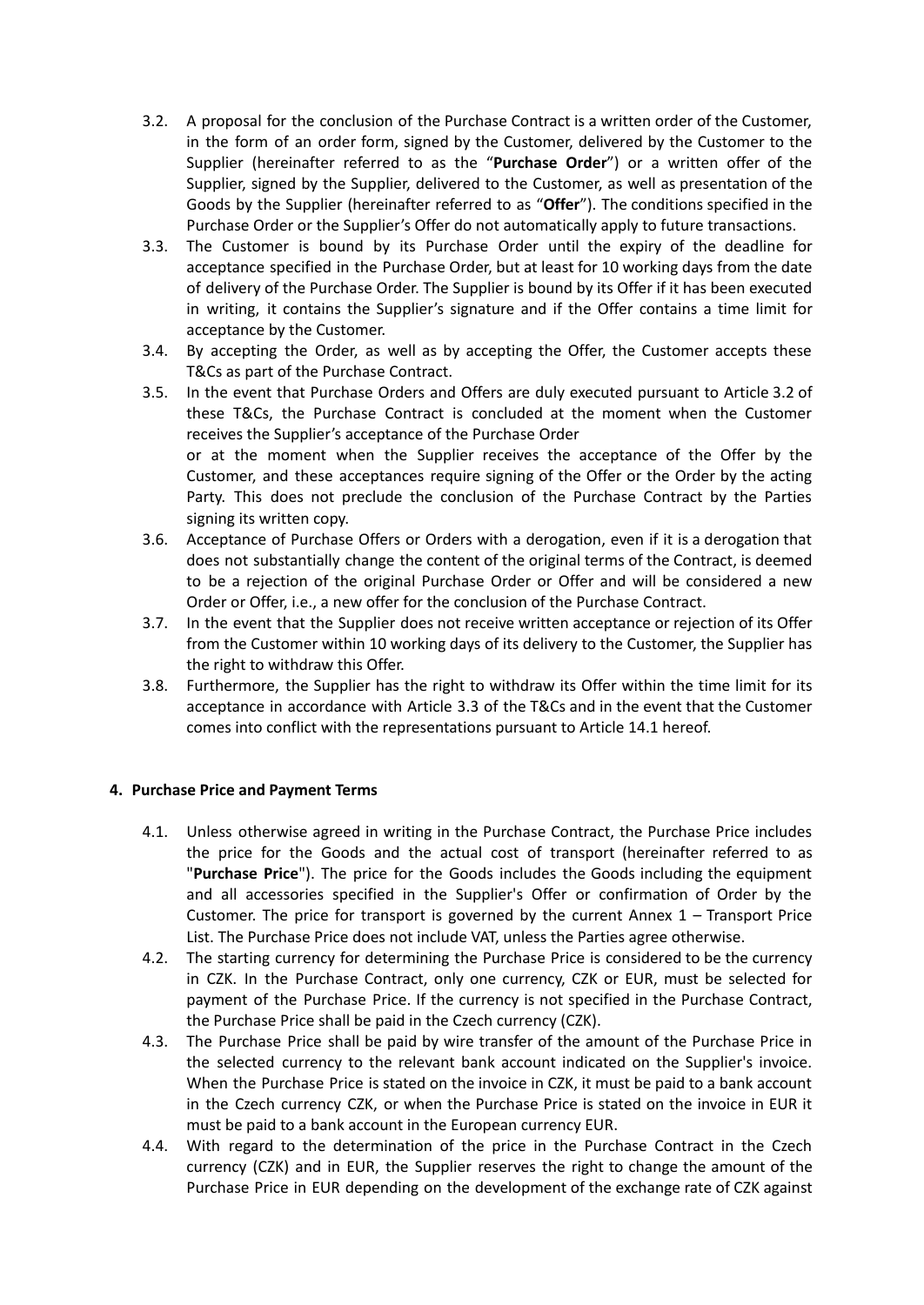EUR announced by the Czech National Bank at the time before the sale of the Goods, including a surcharge for currency exchange in the amount of EUR 0.25/EUR.

- 4.5. The Purchase Price shall be due within 14 days of the invoice date. The moment of payment of the Purchase Price is the moment when the amount of the Purchase Price is credited to the Supplier's bank account specified on the relevant invoice (hereinafter referred to as "**Payment of the Purchase Price**").
- 4.6. The Customer has no right to set off or postpone the Purchase Price payment.
- 4.7. Together with the invoice, the Supplier shall also send the Customer a delivery note for the purpose of subsequent confirmation of receipt of the Goods (hereinafter referred to as "**Delivery Note**"). The Customer undertakes to confirm the Delivery Note and return it to the Supplier.
- 4.8. The Supplier does not provide price guarantees (for the manufacturer) and for the price of the Goods specified in the Purchase Contract. If there is a change in the price of the Goods on the part of the manufacturer to the price specified in the Purchase Contract, even during the term of the concluded Purchase Contract or before the sale of the Goods, the price change in the same amount will be transferred to the Purchase Contract and the Purchase Price will be adjusted accordingly.

#### **5. Advance Payments**

- 5.1. When concluding the Purchase Contract, the Supplier is entitled to demand an advance payment of at least 10% of the Purchase Price stated in the Order or the Offer or the relevant acceptance (hereinafter referred to as "**Deposit**").
- 5.2. If the Purchase Contract has been concluded within the meaning of Article 3 of these T&Cs, the Supplier is entitled to issue an invoice to the Customer for the relevant amount of the Deposit, which is payable within 5 working days from the date of conclusion of the Purchase Contract.
- 5.3. The amount of the Deposit shall be settled with the Customer by deducting it from the final Purchase Price. In cases where the Purchase Price is paid on the basis of more than one invoice, the Customer is entitled to take the Deposit into account in the last invoice issued, or to deduct the amount of the Deposit from the remaining Purchase Price invoiced by the last invoice relating to the Purchase Contract.

#### **6. Manner and Place of Delivery of Goods, Transfer of the Risk of Damage to Property**

- 6.1. For the delivery and acceptance of the Goods, as well as for the modification of the transfer of the risk of damage to the Goods, the Parties expressly agree to apply the DAP (Delivery at Place) conditions according to INCOTERMS 2020.
- 6.2. With respect to Article 6.1 of these T&Cs, the Supplier's obligation to deliver the Goods is fulfilled at the moment when the Goods are made available to the Customer for collection at the Place of Delivery agreed in the Purchase Contract (hereinafter referred to as "**Place of Delivery**"). Unless -the Place of Delivery is agreed in the Purchase Contract, the Place of Delivery shall be the location notified by the Customer to the Supplier for this purpose, no later than at the time of payment of the Purchase Price. If the Customer fails to notify the Supplier of the Place of Delivery in this way, the Supplier shall be entitled to determine the Place of Delivery itself, unless the Parties agree otherwise in writing.
- 6.3. Unless agreed otherwise in writing in the Purchase Contract, the Customer shall not be entitled to take delivery of the Goods until the full payment of the Purchase Price.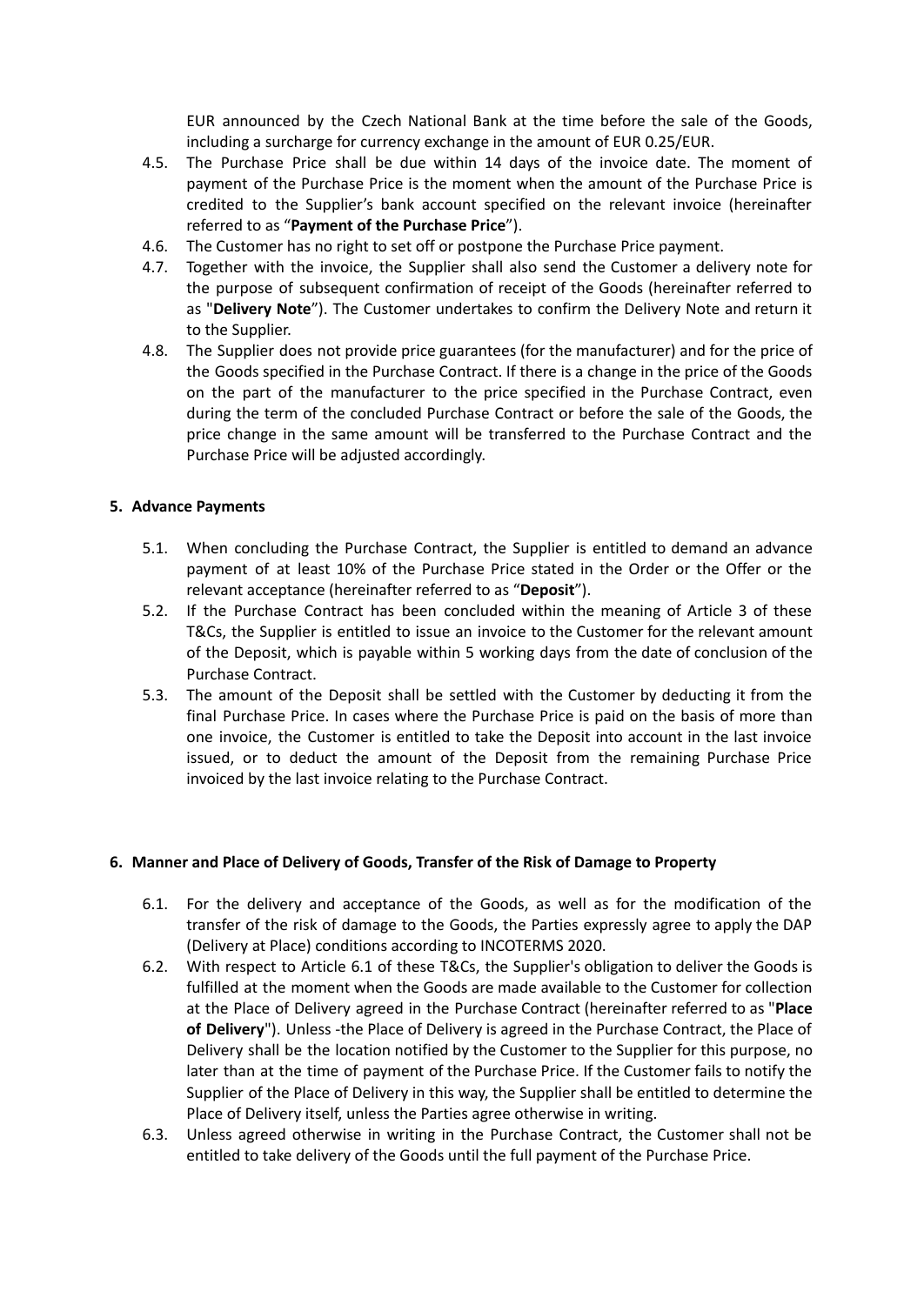- 6.4. The Customer shall be obliged to accept or arrange for acceptance of the Goods at the Delivery Point where the Goods will be delivered by the Supplier's carrier for unloading at the agreed time. The Customer undertakes to take delivery of the Goods from the carrier without undue delay so that the time for taking delivery of one vehicle does not exceed more than 5 minutes. If the agreed time frame is exceeded, the Supplier shall be entitled to charge the Customer an amount of EUR 100 (*words: one hundred euros*) for each commenced half an hour of the total time spent in taking delivery of the Goods. Unless the Parties agree otherwise, the costs of unloading shall be borne by the Customer.
- 6.5. The Customer acknowledges that the delivery periods specified in the Offer or Purchase Contract are indicative and non-binding and, if exceeded, do not entitle the Customer to cancel the Purchase Order, withdraw from the Purchase Contract and do not give rise to the right to damages against the Supplier.
- 6.6. In the event of the Customer's delay in accepting the Goods from the Place of Delivery, the Supplier has the right to store the Goods at the Customer's expense at least in the amount of a realistically agreed storage fee, but at least EUR 10 for each commenced day of storage. The Supplier reserves the right to store the Goods in a place other than the agreed Place of Delivery or a Place of Delivery notified under Article 6.1 hereof and charge the Customer for all costs related to such storage. This does not affect the Supplier's right to damages.
- 6.7. Any damage to the Goods occurring after the risk of damage to the Goods has passed to the Customer shall not relieve the Customer of the obligation to pay the Supplier the Purchase Price.
- 6.8. Upon receipt of the Goods, the Customer is obliged to confirm the Delivery Note sent to it by the Supplier in advance in accordance with Article 4.5 hereof with its signature or the stamp of the Customer's company. The Customer shall send the confirmed Delivery Note to the Supplier without undue delay.
- 6.9. Upon receipt of the Goods, the Customer shall receive from the carrier a CMR consignment note in triplicate (hereinafter referred to as "**CMR Note**"). The Customer is obliged to confirm all CMR Notes with its signature or the stamp of the Customer's company, hand over one confirmed copy to the carrier and send one confirmed copy to the Supplier without undue delay.
- 6.10. The Customer acknowledges that the CMR Note as well as the Delivery Note are documents necessary for the fulfilment of the Supplier's and the Customer's public obligations. In the event of a breach of the obligations set out in Articles 6.8 and 6.9 of these T&Cs, the Customer is obliged to compensate the Supplier for
	- a. any costs that the Supplier incurred for the payment of penalties by the Financial or Customs Office, or other governmental authorities of the Czech Republic, as well as
	- b. costs incurred by the Supplier for the fulfilment of public obligations imposed on the Supplier by the state administration authorities of the Czech Republic due to the absence of CMR Notes and Delivery Notes related to the Purchase Contract concluded with the Customer, if these were not sent by the Customer to the Supplier in time.
- 6.11. Unless otherwise agreed in writing between the Parties, the documentation for the Goods, in particular the vehicle registration certificate or the C.O.C. certificate, shall be sent by the Supplier to the Customer by courier service within three days from the date of delivery of the confirmed Delivery Note and CMR Note by the Customer to the Supplier.

#### **7. Retention of Title**

7.1. The title to the Goods shall only pass to the Customer after full payment of the Purchase Price. This Contract stipulates the retention of title to the Goods in the event of the Parties agreeing to deliver the Goods despite the full amount of the Purchase Price not yet paid.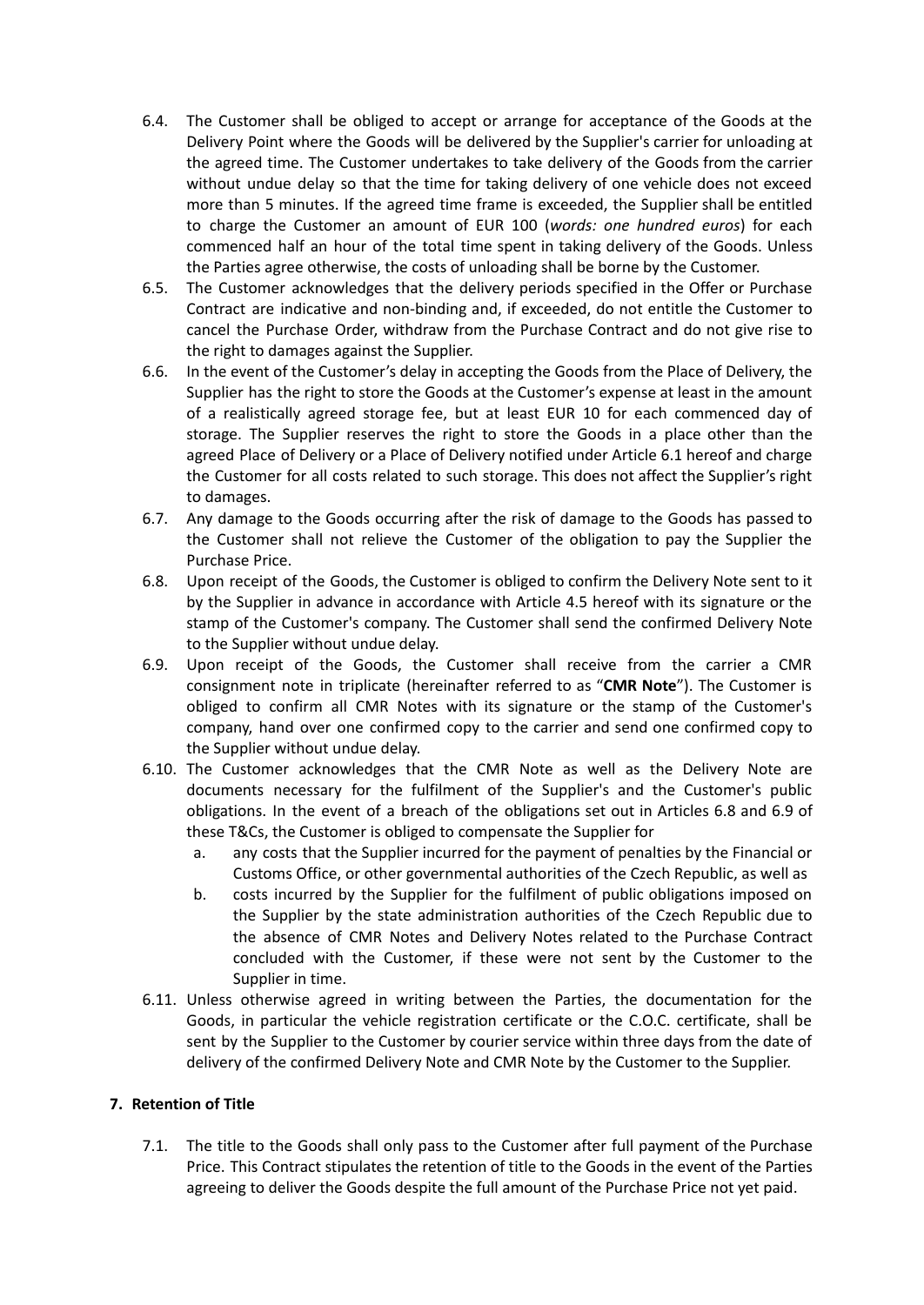- 7.2. The Customer shall not be entitled to pledge goods that are unpaid and delivered with retention of title or to encumber them in any other manner. The Customer shall be liable for any damages incurred by the Supplier due to a breach of any of the Customer's obligations under this provision.
- 7.3. As soon as the Customer becomes aware that the Goods that are subject to the retention of title in favour of the Supplier are or are to be subject to third-party rights, in particular in connection with execution proceedings, proceedings concerning the judicial enforcement of a decision or insolvency proceedings, the Customer is obliged to immediately inform the Supplier of such fact. The Customer shall be liable for any damage incurred by the Supplier due to a breach of any of the Customer's obligations under this provision.
- 7.4. The Customer undertakes to insure Goods delivered with the retention of title against any damage caused by fire, explosion or water, as well as against theft, and shall maintain such insurance in force, providing information about the insurance policy upon request. Should the insurance benefit be paid on the basis of this insurance policy, the Supplier has the right to satisfy its receivables under the Purchase Contract from the insurance benefit provided.

#### **8. Goods and Legal Regulations**

8.1. The Goods and their technical specifications correspond to the specifications set by the manufacturer. Fuel consumption and emissions correspond to values that are certified by the European Union and comply with the European regulations applicable to all manufacturers of cars sold in Europe. The manufacturer is responsible for the accuracy of this data based on representations made to the Supplier, including through third parties.

#### **9. Inspection of Goods and Liability for Defects**

- 9.1. The Customer or a Customer's representative (carrier or forwarder) shall be obliged to carry out a quality and quantity inspection of the delivered Goods, to report missing equipment or accessories and any defects detectable upon receipt of the Goods (apparent defects) and to record them in the CMR Note in accordance with Article 6.9 of these T&Cs. To the extent that obvious defects are not recorded in the CMR Note or are not recorded in a clear and legible manner, the Parties hereby expressly agree that the Customer shall lose its rights from the defective performance entirely.
- 9.2. Hidden defects must be reported immediately upon their discovery, however, no later than within 10 days of acceptance of the Goods, otherwise the Supplier is entitled to reject the complaint and the rights of the Customer arising from liability for defects do not arise in such a case.
- 9.3. In case a complaint regarding a defect that constitutes a material breach of the Purchase Contract is acknowledged in writing, the Parties hereby limit the Customer's right from liability for defects to (i) a reasonable discount on the Purchase Price and (ii) remedy of the defect by supplying new Goods with no defect, unless stipulated otherwise in these T&Cs. The Customer only has the right to withdraw from the Purchase Contract if there is a defect that cannot be removed or mended and if this prevents the Goods from being used for the purpose for which the Goods are normally intended.
- 9.4. The agreed period for settling a complaint is 3 months.
- 9.5. In the case of apparent minor defects, which are in particular paint damage from scratches, which can be removed by repainting at a cost of up to EUR 200, the Parties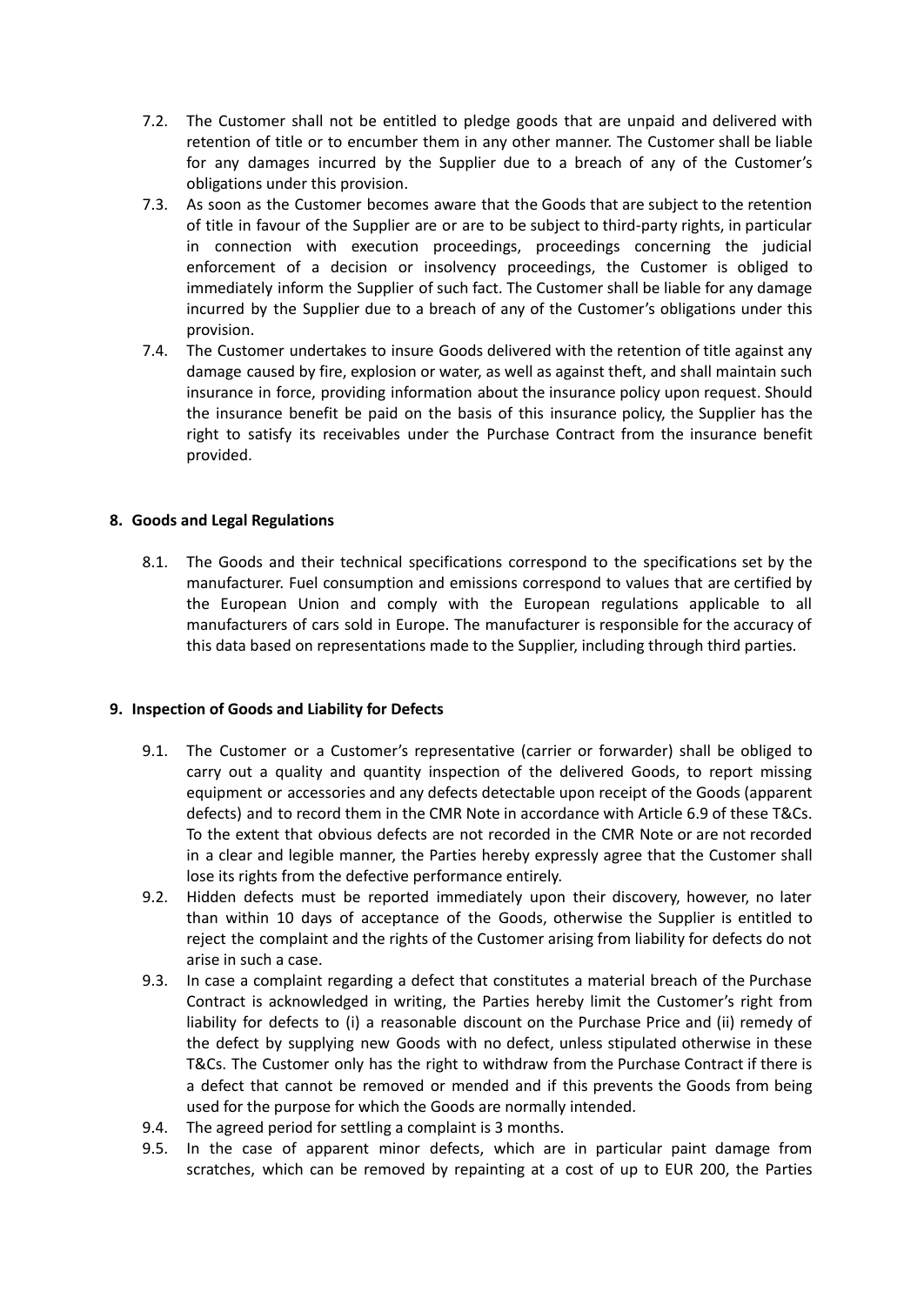exclude the liability of the Supplier, taking into account the knowledge of the possibility of such defects upon delivery of the Goods.

- 9.6. Obvious defects that cannot be classified under Article 9.5 of these T&Cs must be properly documented in the CMR Note for the purpose of pointing them out and exercising the right of inadequate performance. For the purpose of applying any discount on the Purchase Price of the vehicle, the Customer is obliged to submit to the Supplier an assessment of the defect, including the value by which this defect reduces the price of the vehicle, by an expert opinion of an independent expert in this field. The amount of the discount on the Purchase Price cannot be determined in any other way, unless the Parties agree otherwise in a particular case.
- 9.7. The exercise of the right to a reasonable discount from the Purchase Price does not affect the Customer's obligation to pay the full Purchase Price for the Goods, i.e., it is also obliged to pay a part of the Purchase Price, which would possibly correspond to its right to a discount.
- 9.8. The Customer shall be obliged to ensure proper and safe storage of Goods for which defects are claimed, and must not dispose of the Goods in a manner which would not allow for checks of the claimed defects by the Supplier or persons authorised by the Supplier. The Customer shall be obliged to allow the Supplier or persons authorised by the Supplier to inspect the allegedly defected Goods.

#### **10.Warranty**

10.1. The Customer shall be entitled to exercise warranty rights according to the manufacturer's terms and conditions and at the places designated by the manufacturer. Warranty rights cannot be exercised against the Supplier.

#### **11.Extent of Damages in case of Supplier's Liability**

- 11.1. The Supplier's liability to the Customer shall be limited in all cases to directly incurred damage, in total up to the maximum amount of CZK 270,000 (in words: *two hundred and seventy thousand Czech crowns)*.
- 11.2. Direct damage means reasonable costs of:
	- a. identifying the cause and extent of the damage;
	- b. ensuring that inadequate performance of the Supplier meets the requirements of the Purchase Contract, except where the Supplier cannot be held liable for the respective defect based on the Purchase Contract;
	- c. preventing or limiting the damage.
- 11.3. The Supplier shall not bear liability for any consequential damage, in particular, for loss of profit, loss of savings, damage inflicted on third parties, and damage due to stagnation of the company.

#### **12. Force Majeure**

12.1. Neither of the Parties shall be liable for any breach of obligations resulting from the Purchase Contract, except for the obligation to pay the Purchase Price, provided that such a failure or delay is caused by an extraordinary unforeseeable and insurmountable obstacle that occurs independently of the will of the performing party and prevents it from fulfilling its obligation (hereinafter referred to as "**Force Majeure**"). An obstacle arising from personal circumstances of the performing Party, or arising at the time when the Party was in default of fulfilment of the Contract obligation, or an obstacle that the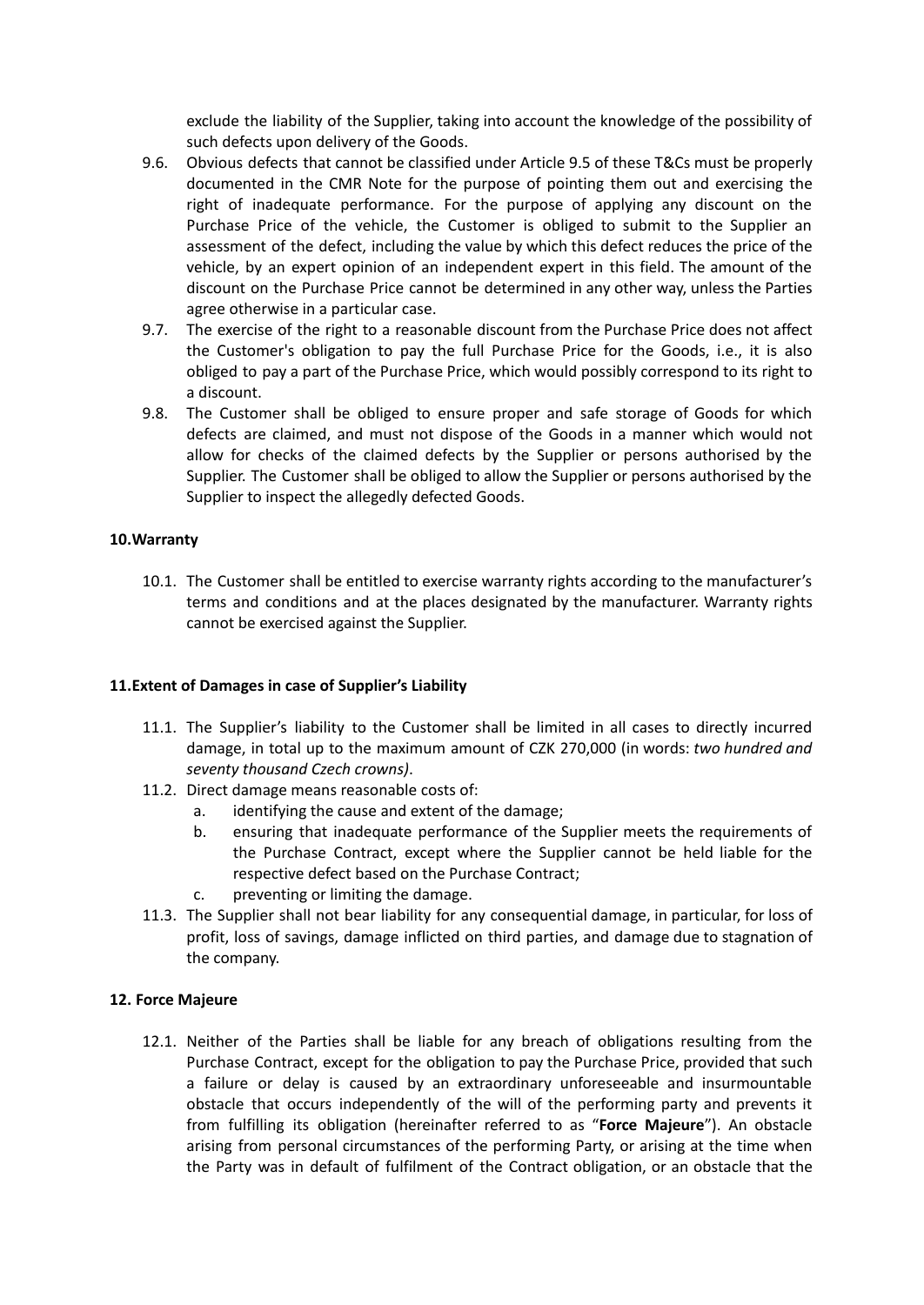performing Party was obliged to overcome, shall not release the Party from its duty to perform the respective obligation.

- 12.2. The Supplier shall particularly, but not exclusively, be entitled to invoke Force Majeure within the meaning of Article 12.1 of these T&Cs in cases with
	- a. an announcement of a state of emergency or state of danger in the country of the manufacturer, the subcontractor or the Supplier, where the emergency measures have the effect of limiting, in particular industry, wholesale, retail, the provision of services, or even freedom of movement and residence;
	- b. the effects of a local, national or global epidemic or pandemic;
	- c. accidents, other industrial events and natural influences;
	- d. negative economic events such as financial crises, currency depreciation due to hyperinflation, inflation, deflation, stagflation, devaluation or significant changes in the exchange rate;
	- e. social events such as strikes, revolutions, civil disturbances or wars;
	- f. limitations or changes to production and supply by manufacturer or subcontractor, sudden cessation of production by a subcontractor, revocation of a subcontractor's license, authorisation or other authorisation which is beyond the Supplier's control and for which the Supplier is unable to meet its obligations to the Customer in a timely manner or at all.
- 12.3. The Customer is only entitled to invoke Force Majeure within the meaning of Article 12.1 of these T&Cs in cases of war, accident and other industrial events and acts of God.
- 12.4. A Party that has violated, violates or is expected, in light of all known facts, to violate any of its obligations under the Purchase Contract as a result of a Force Majeure event is obliged to immediately inform the other Party about such a violation or event, and to exert every effort to avert such an event or its consequences and to eliminate them.
- 12.5. In the event that the Force Majeure event exists longer than 90 days, either Party may withdraw from the Purchase Contract.

#### **13.Penalties for Failure to Comply with the T&Cs**

- 13.1. In the event of the Customer's default in paying the Purchase Price, the Supplier shall be entitled to demand a contractual penalty of 0.2% of the outstanding portion of the Purchase Price for each day of default, even a portion of it, and statutory default interest that corresponds per annum to the amount of a repo rate set by the Czech National Bank for the first day of the calendar half-year in which the default occurred, increased by 8 percentage points in accordance with Government Regulation No. 351/2013 Coll., as amended, also for each day of default, even a portion of it.
- 13.2. In the event of a breach of the obligations set out in Articles 6.8 and 6.9 of these T&Cs, the Supplier shall be entitled to a contractual penalty of EUR 2,000 (in words *two thousand euros*), if the Customer fails to send the Supplier the Delivery Note and/or the CMR Note upon the Supplier's request within an additional period of time. The Supplier's right to compensation for damages under Article 6.10 of these T&Cs is not affected by this provision.
- 13.3. The Supplier shall be entitled to compensation for damage caused by failure to pay a monetary debt, even if it is covered by default interest. The contractual penalty clause pursuant to Article 13.1 hereof is without prejudice to the right to compensation for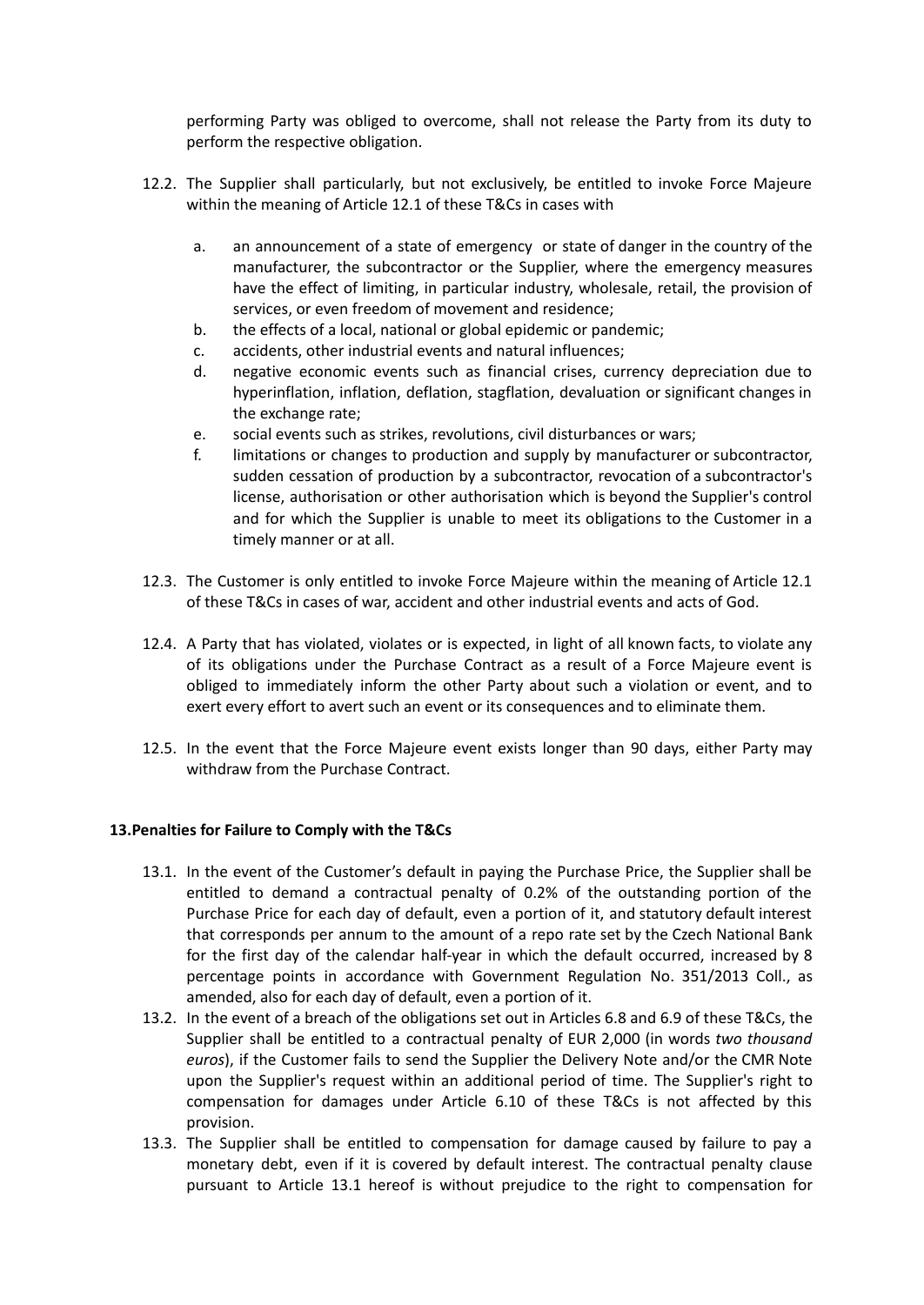damage arising from a breach of the obligation to pay the Purchase Price, and the Parties hereby expressly exclude the application of Section 2050 of the Civil Code.

- 13.4. Pursuant to Section 1806 of the Civil Code, the Parties hereby expressly agree to default interest.
- 13.5. In addition to default interest and contractual penalty, the Customer shall be obliged to pay all additional costs incurred by the Supplier as a result of Customer default. Additional Costs include, in particular, costs incurred additionally as a result of storage, insurance of the Goods and costs associated with a possible claim (hereinafter referred to as "**Additional Costs**").
- 13.6. If the Customer defaults in payment of any amounts resulting from the Contract, Purchase Order or any other contracts entered into with the Supplier, the Supplier shall be entitled to terminate any further deliveries of the Goods under the Purchase Contract with immediate effect and, as the case may be, to withdraw from the Purchase Contract. Failure by the Supplier to deliver according to the preceding clause shall not constitute a breach of the Contract, and the Supplier shall not bear liability for any resulting damage.
- 13.7. If the Customer fails to pay the Supplier the Purchase Price due in full, including any due default interest, contractual penalty and Additional Costs charged to the Customer within the additional period (as further defined in this Article), the Supplier is entitled to sell the unpaid Goods to a third party after giving prior notice to the Customer, and the difference between the Purchase Price, including interest payable, the contractual penalty and the Additional Costs charged to the Customer to be paid by the Customer and the price paid by the relevant third party shall be paid by the Customer as compensation for lost profit. The additional period for the fulfilment of the Customer's obligations is set to be within 14 days from the date of sending the first written notice to the Customer.
- 13.8. The Supplier has the right to set off the payments made by the Customer, first against the Additional Costs, then the default interest owed, then the contractual penalty and finally the principal sum. Payments are set off in favour of the invoice that has been overdue the longest.

#### **14. Customer's Declaration**

- 14.1. The Customer declares that as of the date of conclusion of the Purchase Contract:
	- a. no insolvency proceedings and/or execution proceedings have been initiated against it and that it is not aware that any insolvency petition has been filed against it. The Customer also declares that no public authority's decision is enforceable against it and no public or private document exists which might be a basis for filing a petition for an execution warrant or for the enforcement of a court decision;
	- b. it has no arrears of taxes or fees, or debts which may give rise to any obligation or restriction concerning the Purchase Contract, in particular, a legal, contractual or judicial lien), and which may, at the same time, render it impossible to fulfil its obligations under the Purchase Contract in the sense of accomplishing the transfer of title to and acceptance of the Goods and payment of the Purchase Price;
	- c. it is entitled to conclude the Purchase Contract and is also entitled and has the capacity to properly fulfil the obligations contained therein, especially financial obligations.
- 14.2. The Customer makes representations as of the date of conclusion of the Purchase Contract and undertakes to ensure that these declarations are true and complete on the date of acquisition of title to the Goods.
- 14.3. If any of the Customer's declarations pursuant to Article 14.1 of these T&Cs prove to be false or incomplete, the Supplier shall be entitled to require the Customer to remedy this defective condition within a reasonable period of time but no later than within 15 days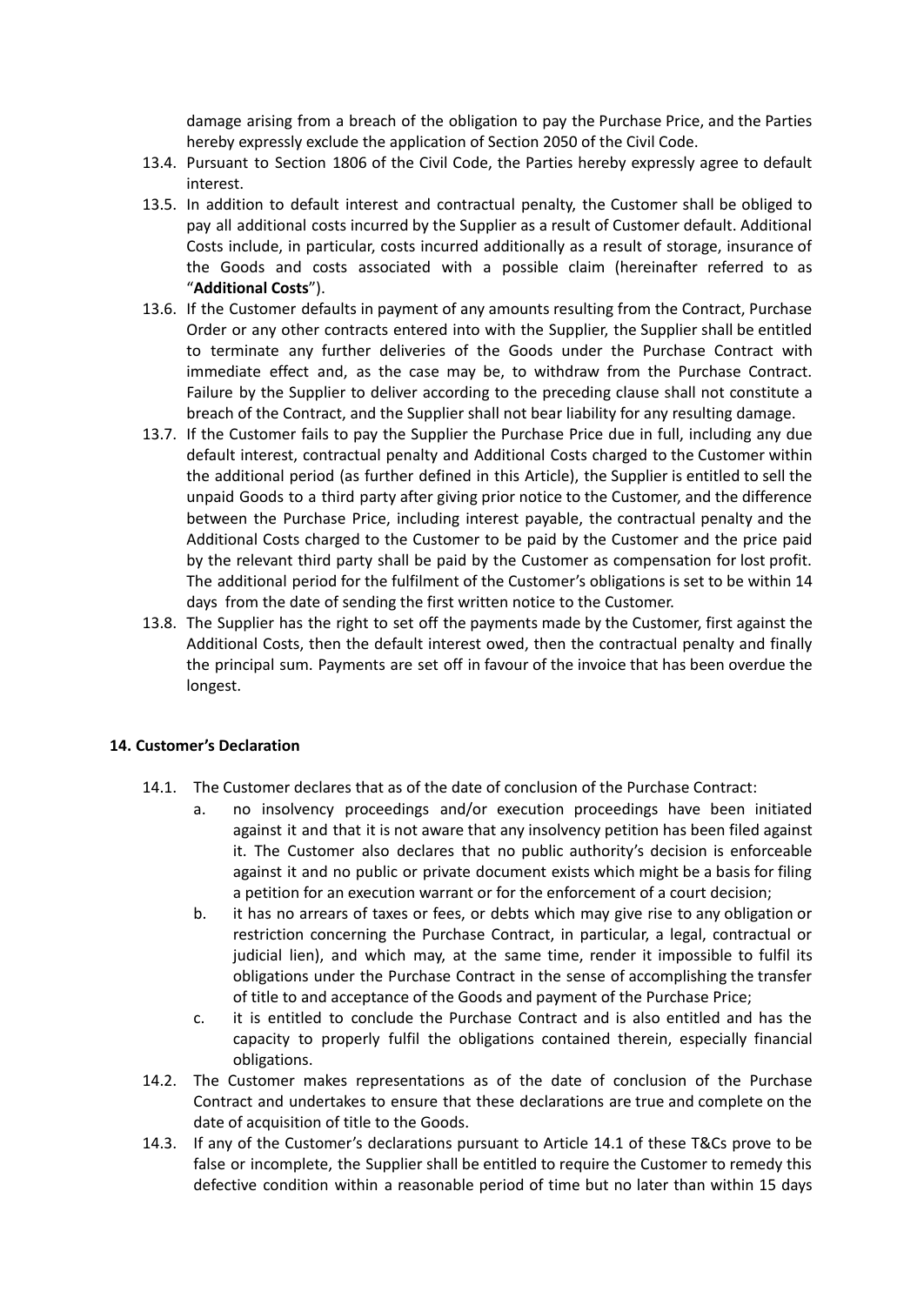and, at the same time, the Supplier is entitled to a contractual penalty of EUR 2,000 (in words: *two thousand euros*) against the Customer.

#### **15.Contract Termination**

- 15.1. The Supplier shall have the right to withdraw from the Purchase Contract if:
	- a. any of the Customer's declarations pursuant to Article 14.1. hereof prove to be false or incomplete, and the Customer shall not remedy this defective condition within a reasonable period of time but no later than within 30 days of the Supplier's notice;
	- b. at the moment of entering into the Purchase Contract, the Customer was asked to provide a guarantee of fulfilment of the obligations arising from the Purchase Contract, and such a guarantee is not provided or is inadequate;
	- c. as a result of a delay by the Customer, when, within the meaning of Articles 13.6 and 12.5 hereof, the Supplier can no longer be expected to perform the Contract in accordance with the originally defined terms and conditions, nor through an agreement of the Parties, brought about by Force Majeure;
	- d. a winding up petition or an insolvency petition is filed against the Customer;
	- e. the Customer's assets are subject to enforcement of a court decision, or a substantial change in the control of the assets has occurred.
- 15.2. The Customer shall have the right to withdraw from the Purchase Contract if:
	- a. a winding up petition is filed against the Supplier's company, insolvency is declared, or a petition for liquidation of the company is filed;
	- b. the Supplier's assets are subject to enforcement of a court decision, or a substantial change in the control of the assets has occurred.
	- c. as a result of a delay by the Customer, when, within the meaning of Article 13.6 hereof, the Supplier can no longer be expected to perform the Contract in accordance with the originally defined terms and conditions, or agreement of the Parties invoked by the occurrence of the Force Majeure.
- 15.3. Withdrawal from the Purchase Contract shall be effective upon delivery of a written notice by the Party withdrawing from the Purchase Contract to the other Party. The reason for the withdrawal must be specified in the notice of withdrawal from the Purchase Contract.
- 15.4. In the event of a valid withdrawal from the Purchase Contract, all rights and obligations of the Parties from the Purchase Contract cease to exist and the Parties are obliged to surrender to each other everything received under the Purchase Contract or in connection with it from the other Party. Withdrawal from the Purchase Contract shall not affect the right to damages, the payment of default interest and the payment of a contractual penalty and the provisions of the Purchase Contract concerning the choice of law, resolution of disputes between the Parties and the Parties' rights and obligations in case of termination of the Purchase Contract.
- 15.5. In other cases, the Purchase Contract may be terminated by mutual agreement of the Parties.

#### **16. Confidentiality**

16.1. The Parties undertake to maintain the confidentiality of all confidential information concerning the other Party, which the Party learns in relation to business negotiations or in negotiations to enter into a contract regardless of the fact whether or not such contract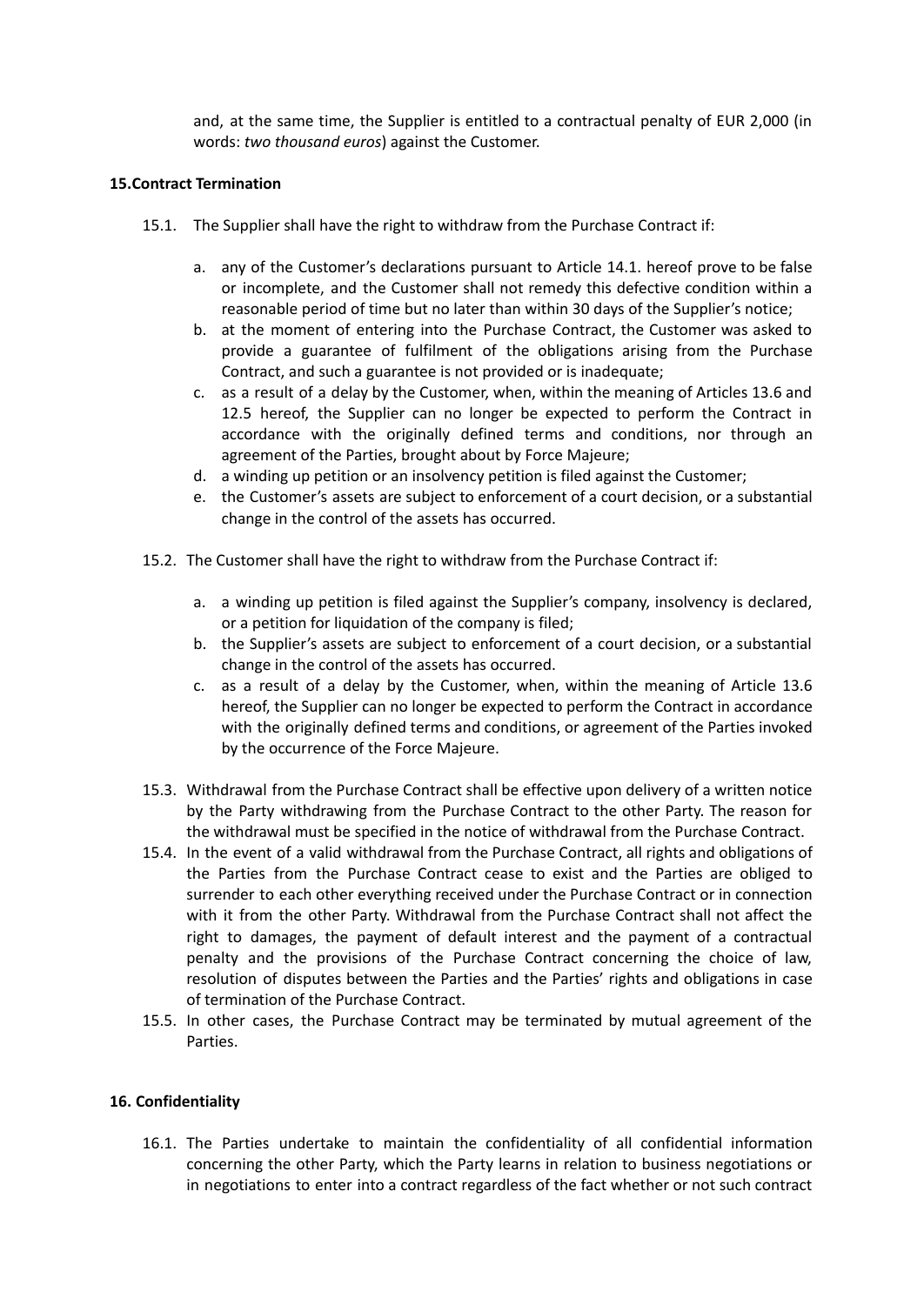is concluded. Confidential information is seen as any information which is significant in competition, identifiable, appreciable and usually unavailable in respective business circles, and which the relevant Party designates as confidential, or information the confidentiality of which results from its nature.

- 16.2. Information about business transactions between the Customer and the Supplier shall also be considered confidential.
- 16.3. The Customer undertakes not to publicly present or disclose, in particular, in the media, on the internet, in advertisements or in any other forms of publicity, vehicle production codes, body numbers known as a VIN code, their log book numbers, the number plate numbers of the Goods, or other documents relating to the Goods, especially log books, vehicle registration certificates and CoCs.
- 16.4. The Purchase Contract shall be archived by the Supplier for the purpose of its proper performance in electronic or paper form for 5 years, and shall not be available to any uninvolved third parties.
- 16.5. A Party that violates its obligation under this Article 5 hereof shall be liable to the other Party for damages caused thereby.

#### **17. Choice of Law and Dispute Resolution**

- 17.1. The legal relationship, or more precisely rights and obligations of the Parties resulting from the Purchase Contract, and the guarantees, modifications and termination thereof shall solely be governed by the laws of the Czech Republic, in particular, Act No. 89/2012 Coll., the Civil Code, as amended (hereinafter referred to in these Terms and Conditions as the "NCC").
- 17.2. The application of the UN Convention on Contracts for the International Sale of Goods of 11 April 1980 and rules of international private law is excluded in these T&Cs unless expressly stated otherwise.
- 17.3. If any disputes arise between the Parties in connection with the Purchase Contract or its application or interpretation, the Parties shall exert every effort to resolve such dispute amicably.
- 17.4. If a dispute cannot be settled amicably, either Party shall be entitled to refer the dispute for resolution to the materially competent court of the Czech Republic, having local jurisdiction according to the Supplier's registered office.

#### **18. Miscellaneous and Final Provisions**

- 18.1. The Parties represent and warrant that neither of them feels to be or considers itself to be the weaker Party when compared to the other Party and that they had the opportunity to familiarise themselves with the wording and the content of the Purchase Contract and these T&Cs, that they understand the content, intend to be bound by it and that they have sufficiently discussed the contractual arrangements. The Parties declare that this Purchase Contract has been concluded based on their true and free will, not under duress or under markedly unfavourable conditions.
- 18.2. The Parties expressly agree to waive any right to cancel the Purchase Contract and restoration to the original state in the event that the mutual performance under the Purchase Contract is grossly disproportionate and explicitly exclude the application of the provisions of Sections 1788, 1793-1795, 1798-1800, 2050 and 2108 of the Civil Code.
- 18.3. The Customer shall not be entitled to assign its claims arising from the Purchase Contract to any third party and shall not be entitled to set off any of its claims against the Supplier's claims.